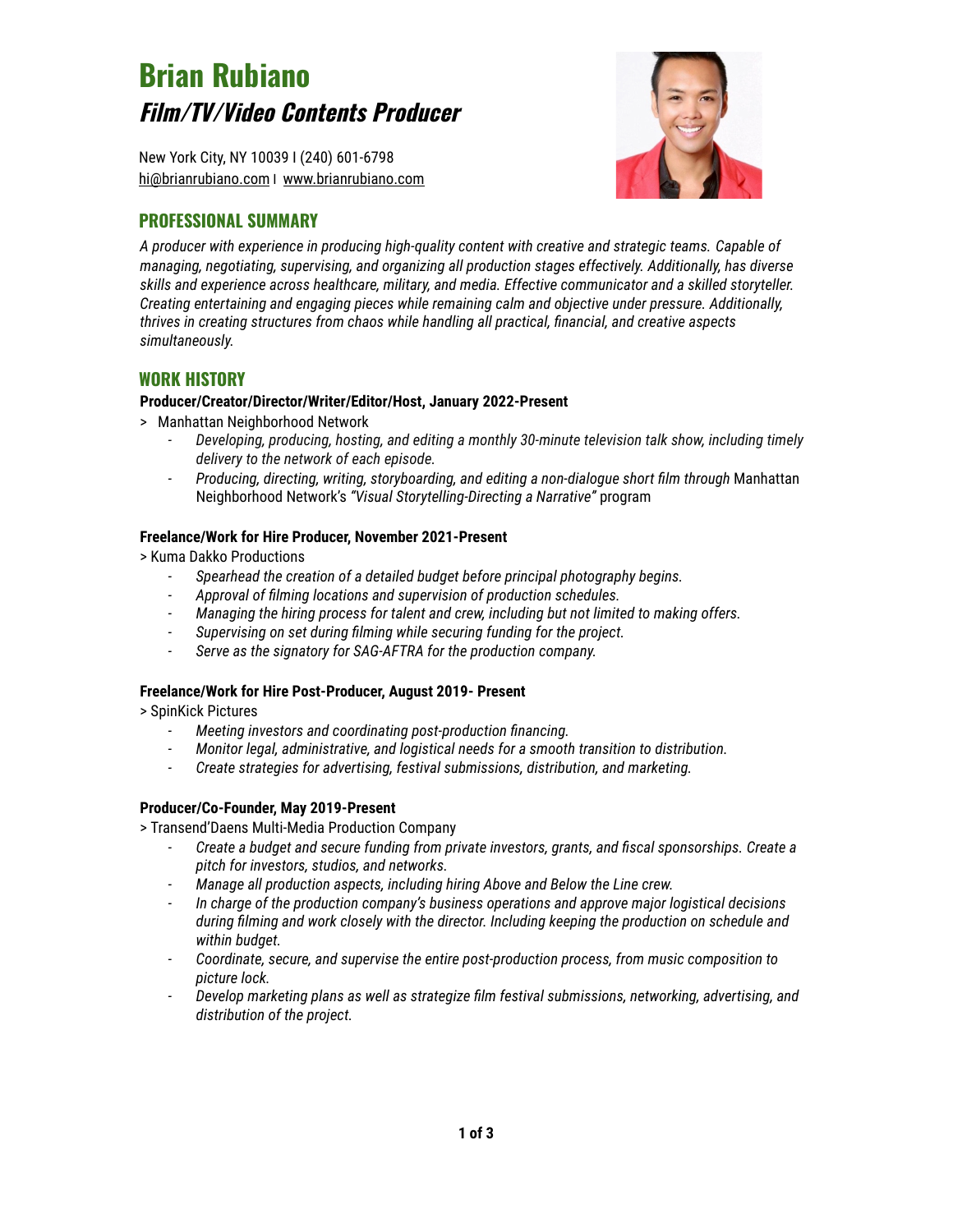# **Brian Rubiano**

## **Film/TV/Video Contents Producer**

## **Traveling Supervisor/Clinical Specialist, February 01, 2018- February 14, 2020**

*>Tender Touch Rehab Services, LLC (Lakewood, New Jersey)*

- *- Covers mostly the Northeast area; Skilled Nursing Facilities for Adults & the Geriatrics*
- *- Organizes and streamlines the Rehab Department's clinical and administrative day-to-day operations, including training of newly hired Rehab Directors*
- *- Provides in-services on clinical, documentation processes, and regulatory updates, and is a direct liaison to the Regional Manager in regards to the clinical and financial operations of the rehabilitation department assigned to them.*
- *- Develop rehabilitation-oriented marketing strategies for the client facility*

## **Director of Rehabilitation, February 2015-January 31, 2018**

*> Tender Touch Rehab Services*

- *- Locations: Haym-Salomon Home for Nursing and Rehabilitation & Bensonhurst Center for Rehabilitation and Healthcare (Brooklyn, New York)*
	- *- Supervise all rehab team members*
	- *- Prepare and attend care plan meetings as indicated by the facility and regional manager*
	- *- Ensure screening policies are being followed and are in compliance*
	- *- Ensure that all documentation is filed and completed in a timely manner and that chart audits are performed.*
	- *- Monitor staff competence and compliance with policies and procedures*
	- *- Develop and implement clinical programs while making sure that all existing programs are running efficiently*

## **SKILLS**

| Research            | Team Leadership | Excellent Multi-Tasker                |
|---------------------|-----------------|---------------------------------------|
| Marketing           | Logistics       | <b>Budgeting</b>                      |
| Interviewing Skills | Organization    | <b>Excellent Documentation Skills</b> |

## **EDUCATION/TRAINING**

## **Community Producer Certification**

*- Manhattan Neighborhood Network*

**COVID-19 Compliance Officer Certification for Music Video, Commercial, Television, and Film Production Sets**

*- Health Education Services*

**Certificate of Achievement on Rhetoric: The Art of Persuasive Writing and Public Speaking**

*- Harvard University Online Learning Initiative*

## **Graduate Degree credits towards Master of Science in Health Care Administration**

*- Central Michigan University*

## **Health Services Management Apprenticeship Program**

*- Community College of the Air Force (Technical School at Sheppard AFB, Texas)*

## **Basic Military Training**

*- United States Air Force (Lackland Air Force Base, Texas)*

## **Bachelor of Science Degree in Occupational Therapy**

*- Emilio Aguinaldo College (Manila Philippines)*